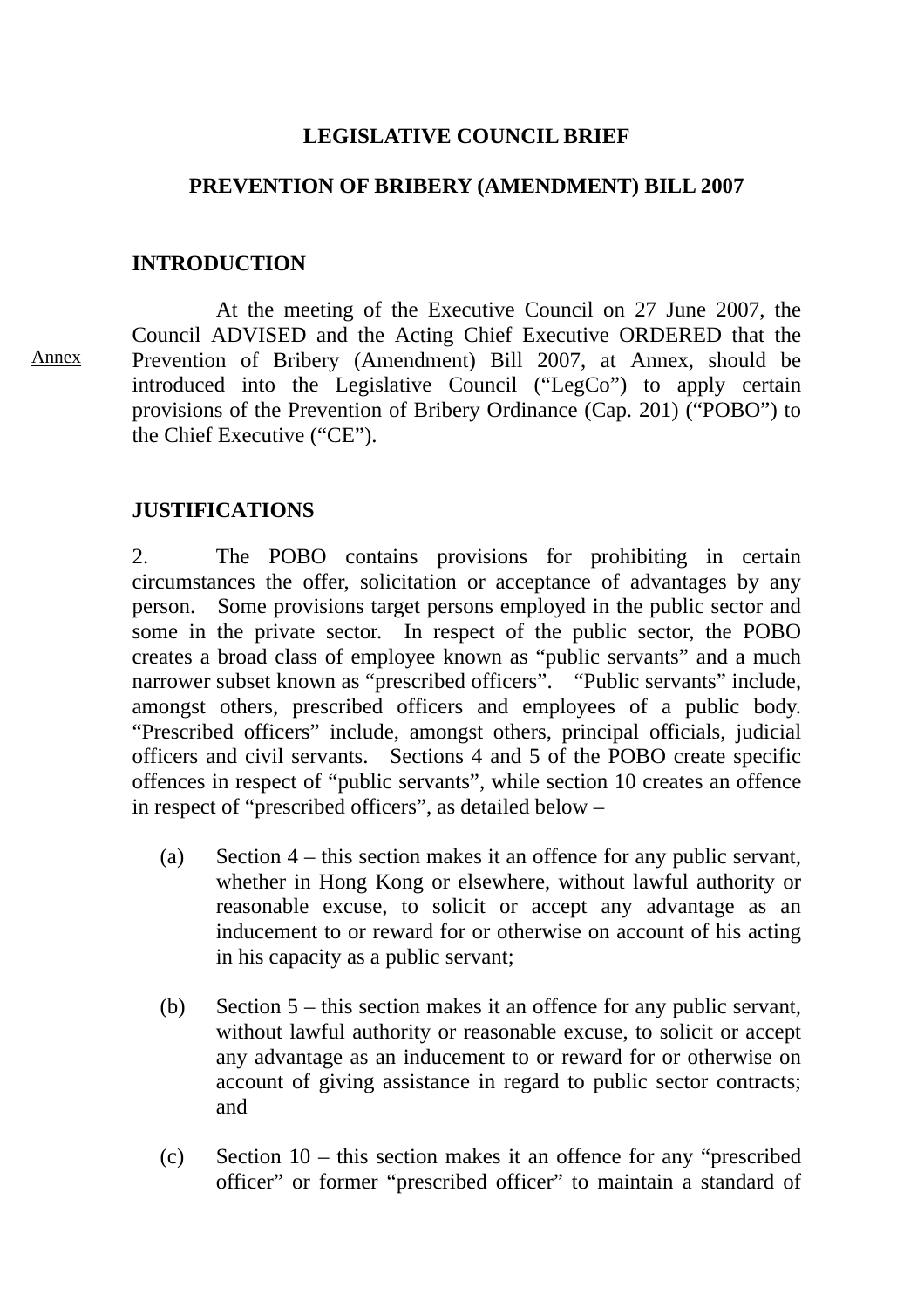living or control property disproportionate to his emoluments which he cannot satisfactorily explain.

3. At present, the CE is prohibited from offering or accepting bribes under the common law offence of bribery. Furthermore, under Article 47 of the Basic Law ("BL"), he must be a person of integrity, and shall declare his or her assets to the Chief Justice of the Court of Final Appeal ("CJ"). An impeachment mechanism is provided under BL 73(9) to handle charges of serious breach of law or dereliction of duty by the CE. Notwithstanding the existing anti-corruption regime, the CE has agreed to take the extra step of extending the application of certain POBO provisions to himself within the framework of the BL, in order to demonstrate Government's commitment to a clean government.

4. In considering the extent to which the POBO provisions could be extended to apply to the CE, we have taken into account the unique constitutional status of the CE under the BL. The CE is appointed by the Central People's Government ("CPG") and is both the head of the Hong Kong Special Administrative Region ("HKSAR") and the HKSAR Government. He is accountable to the CPG and the HKSAR in accordance with the provisions of the BL.

# **PROPOSAL**

## **Application of sections 4 and 5 of POBO to the CE**

5. We **propose** to introduce legislative amendments to create offences similar to those in sections 4 and 5 of the POBO and apply them to the CE **(Clauses 2 and 3)**. The application of these sections to the CE would impose restrictions on the CE in respect of any bribery acts of solicitation and acceptance of advantages. Any person who offers bribes to the CE would also commit an offence.

6. Under the amended section 4, the CE commits an offence if he, whether in Hong Kong or elsewhere, without lawful authority or reasonable excuse, solicits or accepts any advantage as an inducement to or reward for or otherwise on account of his acting in his capacity as the CE.

7. Under the amended section 5, the CE commits an offence if he, without lawful authority or reasonable excuse, solicits or accepts any advantage as an inducement to or reward for or otherwise on account of his giving assistance in regard to public sector contracts.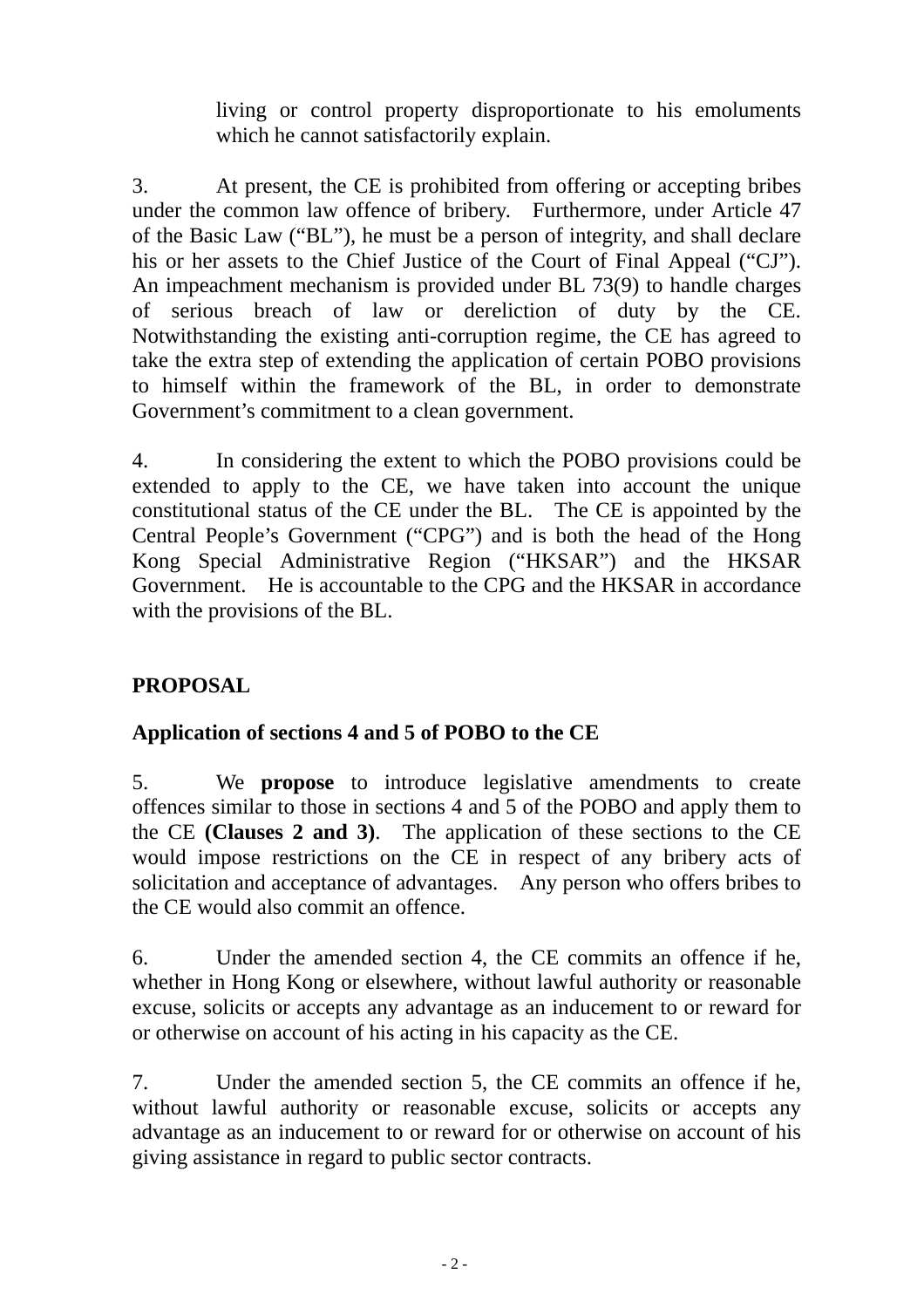# **Application of section 10 of POBO to the CE**

8. We also **propose** to amend section 10 of POBO so that it applies to the CE. If there is sufficient evidence to prove that any CE or former CE maintains a standard of living above that which is commensurate with his present or past official emoluments; or that he is in control of pecuniary resources or property disproportionate to his present or past emoluments, and he is unable to give a satisfactory explanation to the court, the CE or former CE will be guilty of an offence and be liable to legal sanction, as in the case for "prescribed officers" **(Clause 4)**.

9. Pursuant to BL 47(2), the CE, on assuming office, shall declare his or her assets to the CJ. The CE is the only person in the HKSAR who is required by the BL to make a formal declaration of his assets. This declaration requirement under the BL will provide useful information in determining whether the CE or the former CE is maintaining a standard of living or controlling property disproportionate to his emoluments. We therefore **propose** to specify in the Bill that should any CE or former CE be accused of having committed an offence under section 10, the court shall take into account the assets declared by the CE or former CE when he assumes office.

# **Interface with the impeachment mechanism under BL 73(9)**

10. We **propose** that a new provision be added to the POBO to provide that when, upon investigation by the Independent Commission Against Corruption ("ICAC"), there is reason to suspect that the CE may have committed an offence under the POBO, the Commissioner, ICAC ("C,ICAC") may refer the matter to the Secretary for Justice ("SJ"). Where, as a result of such a referral, the SJ has reason to suspect that the CE may have committed an offence under the POBO, he may refer the case to the LegCo for it to consider whether to take any action under BL 73(9) **(Clause 5)**.

11. This new provision is essential for the proper handling of a corruption complaint against the CE. Under section 30 of the POBO, a person who, knowing or suspecting that an investigation in respect of a POBO offence alleged or suspected to have been committed under Part II of the POBO was taking place, without lawful authority or reasonable excuse, discloses the subject or details of the investigation commits an offence. The proposed provision ensures that the SJ would not be prevented from referring corruption complaints against the CE and the findings of ICAC's investigation to the LegCo by section 30 of the POBO. It also enables the LegCo to obtain the essential facts of a complaint against the CE so that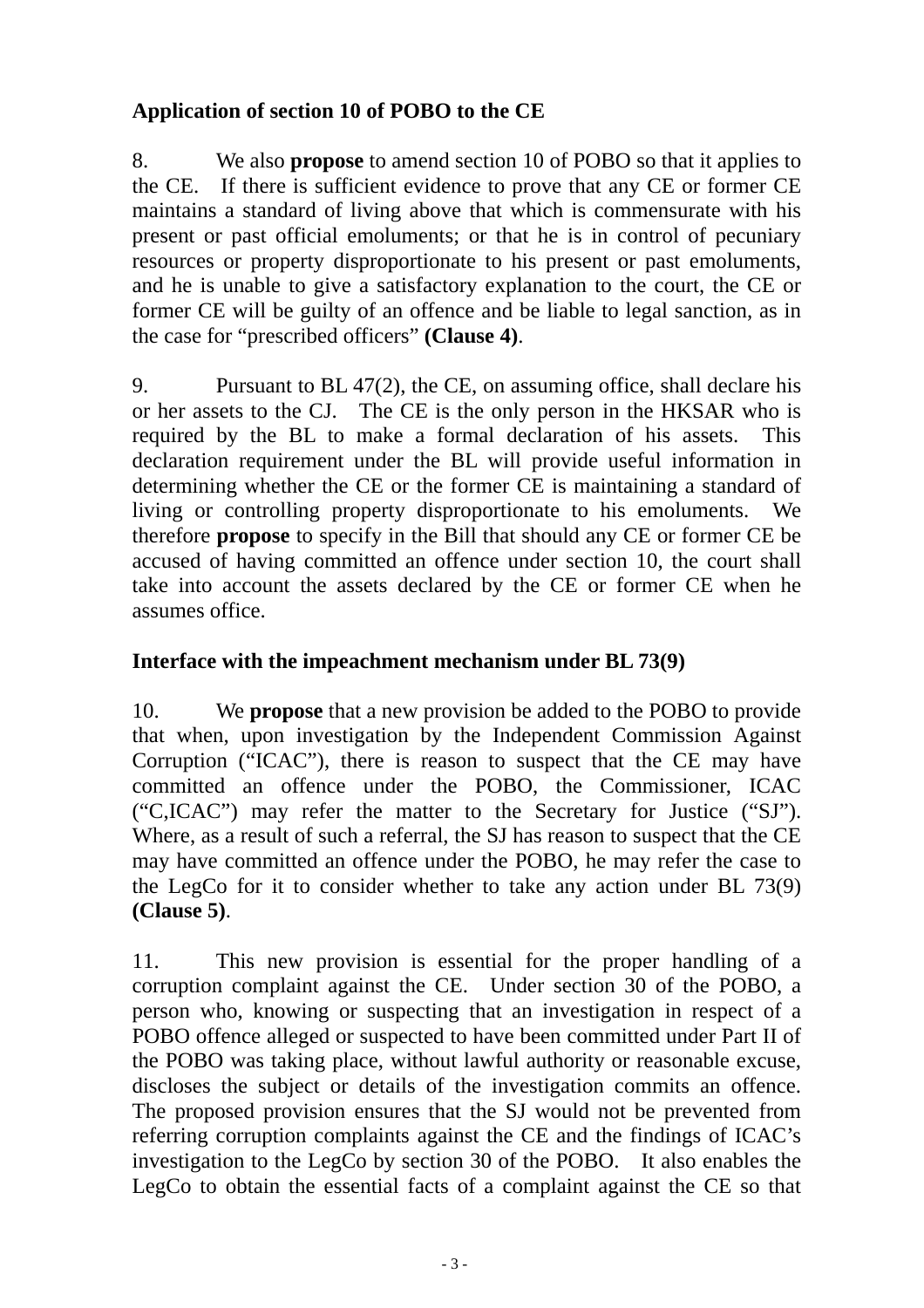Members may consider invoking the mechanism of investigation under BL 73(9). This proposed provision is an empowering provision, which does not mean that the SJ must refer the case to the LegCo. Rather, it serves to ensure that the SJ will not be prevented from referring corruption complaints against the CE to the LegCo. Also, the referral by the SJ is not meant to compel the LegCo to invoke the impeachment procedures, and hence, does not compromise the right of the LegCo to consider invoking BL 73(9).

## **THE BILL**

- 12. The key provisions of the Bill are explained below
	- (a) Clause 2 creates an offence identical to section 4(2) of the POBO that will apply to the CE so that he will be subject to the POBO offence of bribery. Any person who offers bribes to the CE will also commit an offence.
	- (b) Clause 3 creates an offence identical to section 5(2) of the POBO that will apply to the CE so that he will be subject to the POBO offence of bribery in respect of public sector contracts. Any person who offers bribes to the CE in respect of public sector contracts will also commit an offence.
	- (c) Clause 4 amends section 10 of the POBO so that the CE or the former CE will be subject to the offence of maintaining a standard of living or controlling property disproportionate to his emoluments. It also provides that where the CE or the former CE is accused of having committed a section 10 offence, the court shall take into account assets that the CE or the former CE declared to the CJ.
	- (d) Clause 5 adds a new section 31AA to the POBO to enable the C,ICAC to refer corruption-related complaints against the CE to the SJ. It also enables the SJ to refer such complaints to the LegCo for it to consider whether to take any action under BL 73(9).

## **LEGISLATIVE TIMETABLE**

13. The legislative timetable will be –

Publication in the Gazette 6 July 2007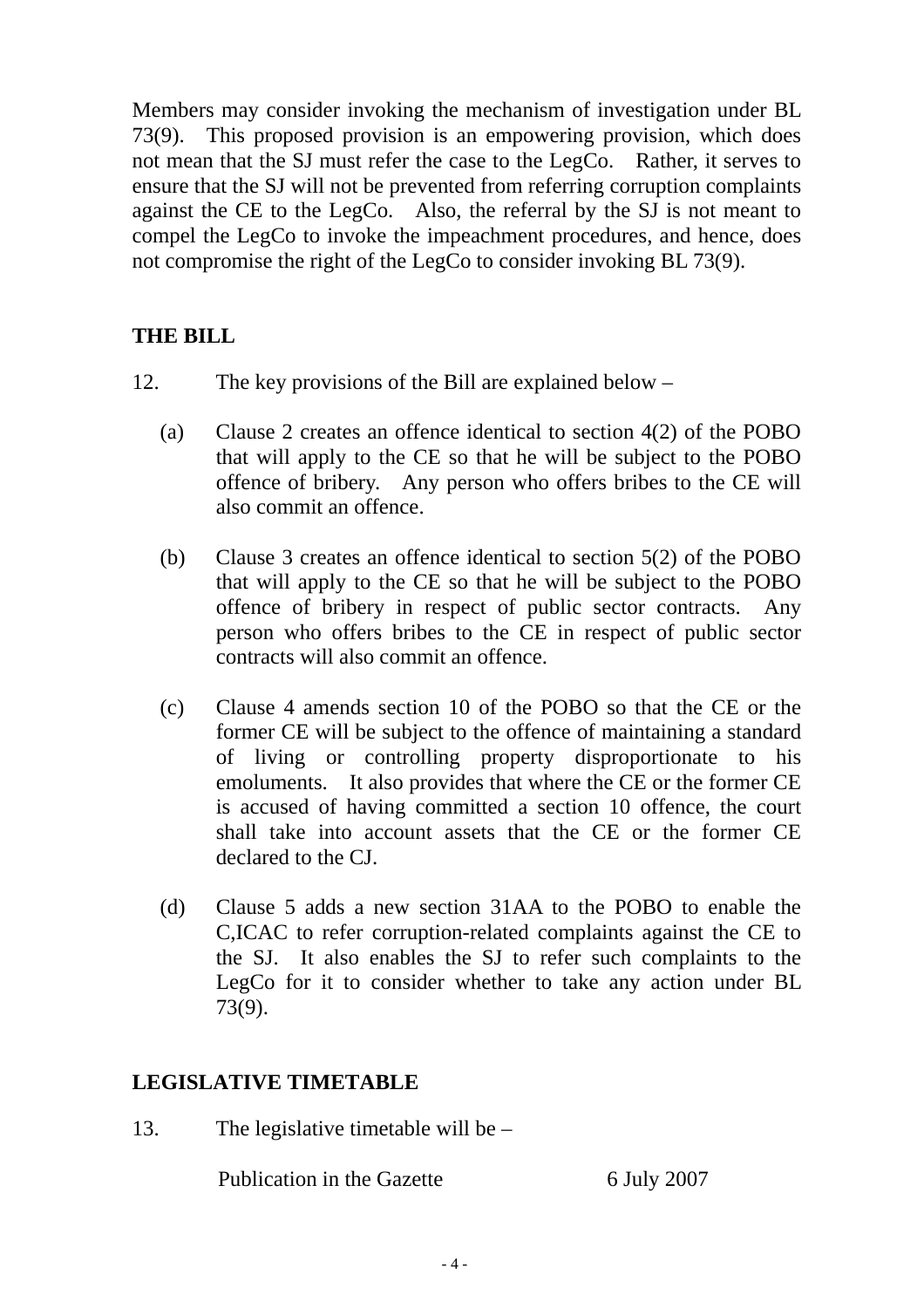| First Reading and commencement of<br>the Second Reading debate                          | 11 July 2007   |
|-----------------------------------------------------------------------------------------|----------------|
| <b>Resumption of the Second Reading</b><br>debate, committee stage and Third<br>Reading | to be notified |

## **IMPLICATIONS OF THE PROPOSAL**

14. The proposal is in conformity with the Basic Law, including the provisions concerning human rights. It has no economic, financial, civil service, productivity, sustainability or environmental implications. The proposal extends the coverage of the POBO to the CE but other than that, it does not affect the current binding effect of the POBO.

### **PUBLIC CONSULTATION**

15. We have consulted the LegCo Panel on Constitutional Affairs and its Subcommittee on Application of Certain Provisions of the POBO to the CE. The Subcommittee presented a report to the Panel in February 2006.

### **PUBLICITY**

16. A press release will be issued and a spokesman would be available to handle media and public enquiries.

## **ENQUIRIES**

17. Enquiries relating to this Legislative Council Brief may be directed to Miss Shirley Yung, Assistant Director of Administration at telephone number 2810 3503.

**Administration Wing Chief Secretary for Administration's Office**  5 July 2007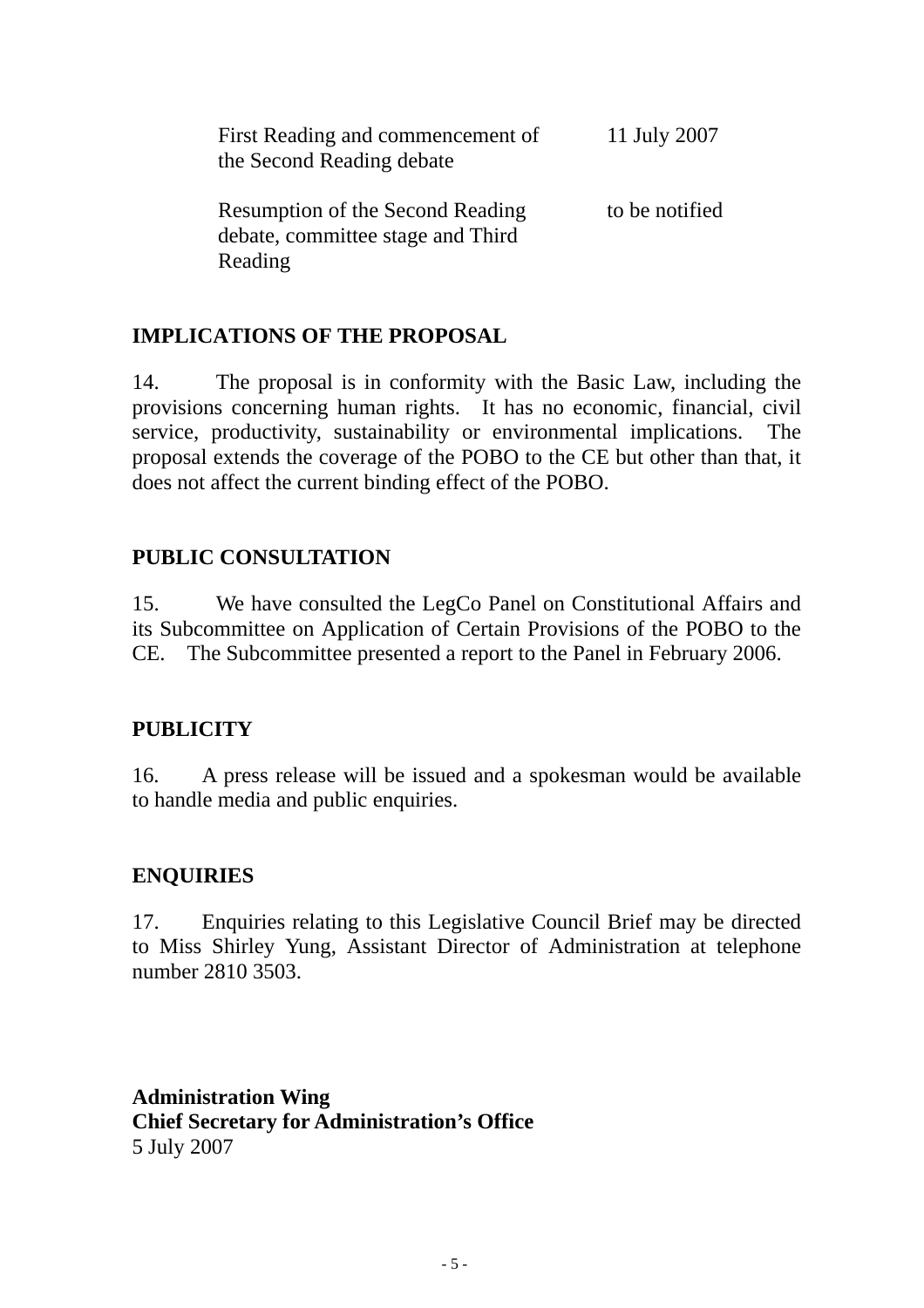#### A BILL

### To

Amend the Prevention of Bribery Ordinance –

- (*a*) to apply to the Chief Executive the provisions of sections 4 and 5 of that Ordinance that are now applicable to prescribed officers;
- (*b*) to apply to the Chief Executive section 10 of that Ordinance;
- (*c*) to enable the Commissioner of the Independent Commission Against Corruption and the Secretary for Justice to refer a matter involving an offence under that Ordinance suspected to have been committed by the Chief Executive to the Secretary for Justice and to the Legislative Council respectively; and

(*d*) to provide for matters connected with these purposes, and to make related amendments to the Organized and Serious Crimes Ordinance.

Enacted by the Legislative Council.

#### **1. Short title**

This Ordinance may be cited as the Prevention of Bribery (Amendment) Ordinance 2007.

#### **Prevention of Bribery Ordinance**

#### **2. Bribery**

Section 4 of the Prevention of Bribery Ordinance (Cap. 201) is amended by adding –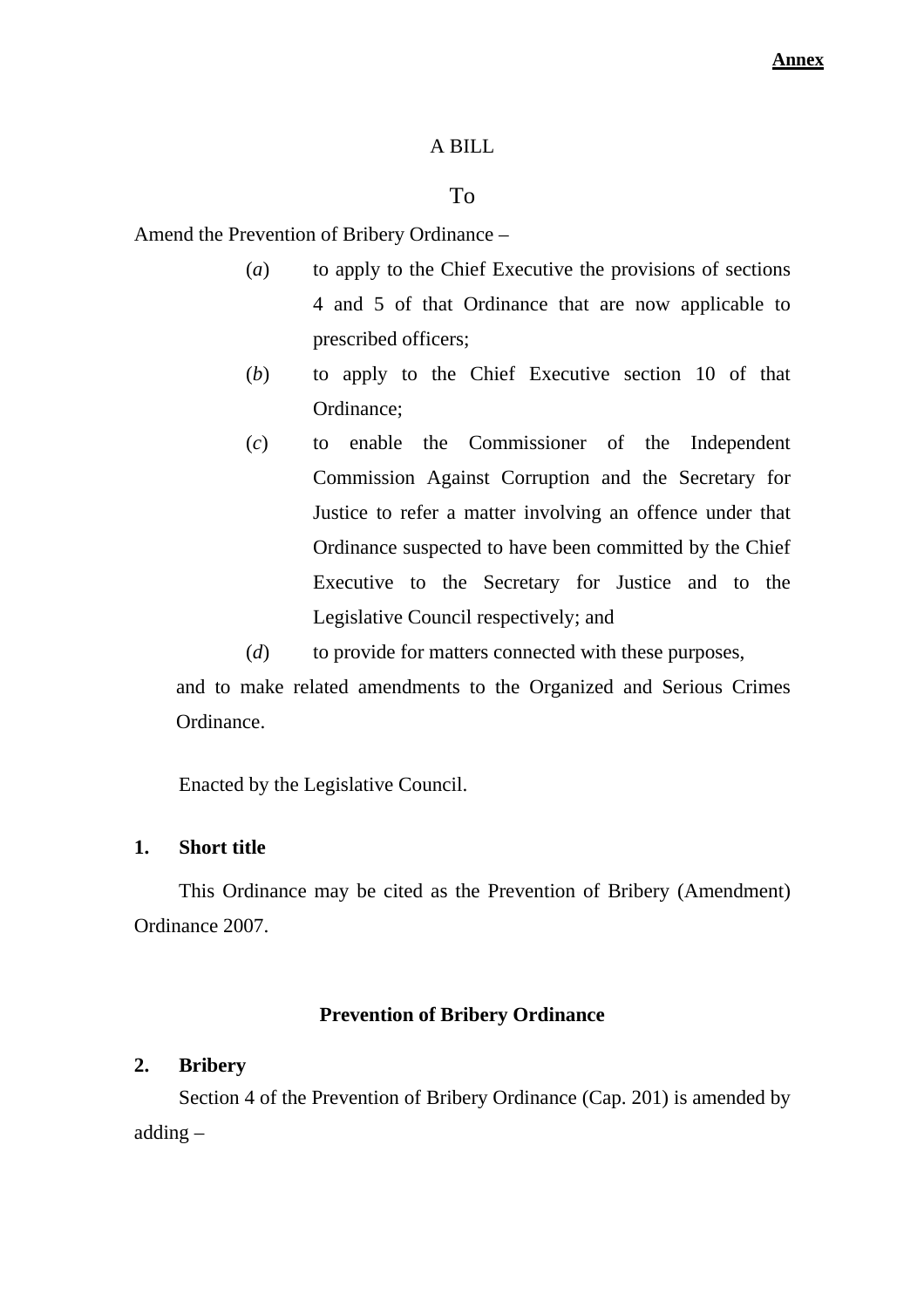"(2A) Any person who, whether in Hong Kong or elsewhere, without lawful authority or reasonable excuse, offers any advantage to the Chief Executive as an inducement to or reward for or otherwise on account of the Chief Executive's –

- (*a*) performing or abstaining from performing, or having performed or abstained from performing, any act in his capacity as the Chief Executive;
- (*b*) expediting, delaying, hindering or preventing, or having expedited, delayed, hindered or prevented, the performance of an act, whether by the Chief Executive in his capacity as the Chief Executive or by any public servant in his capacity as a public servant; or
- (*c*) assisting, favouring, hindering or delaying, or having assisted, favoured, hindered or delayed, any person in the transaction of any business with a public body,

shall be guilty of an offence.

(2B) If the Chief Executive, whether in Hong Kong or elsewhere, without lawful authority or reasonable excuse, solicits or accepts any advantage as an inducement to or reward for or otherwise on account of his –

- (*a*) performing or abstaining from performing, or having performed or abstained from performing, any act in his capacity as the Chief Executive;
- (*b*) expediting, delaying, hindering or preventing, or having expedited, delayed, hindered or prevented, the performance of an act, whether by the Chief Executive in his capacity as the Chief Executive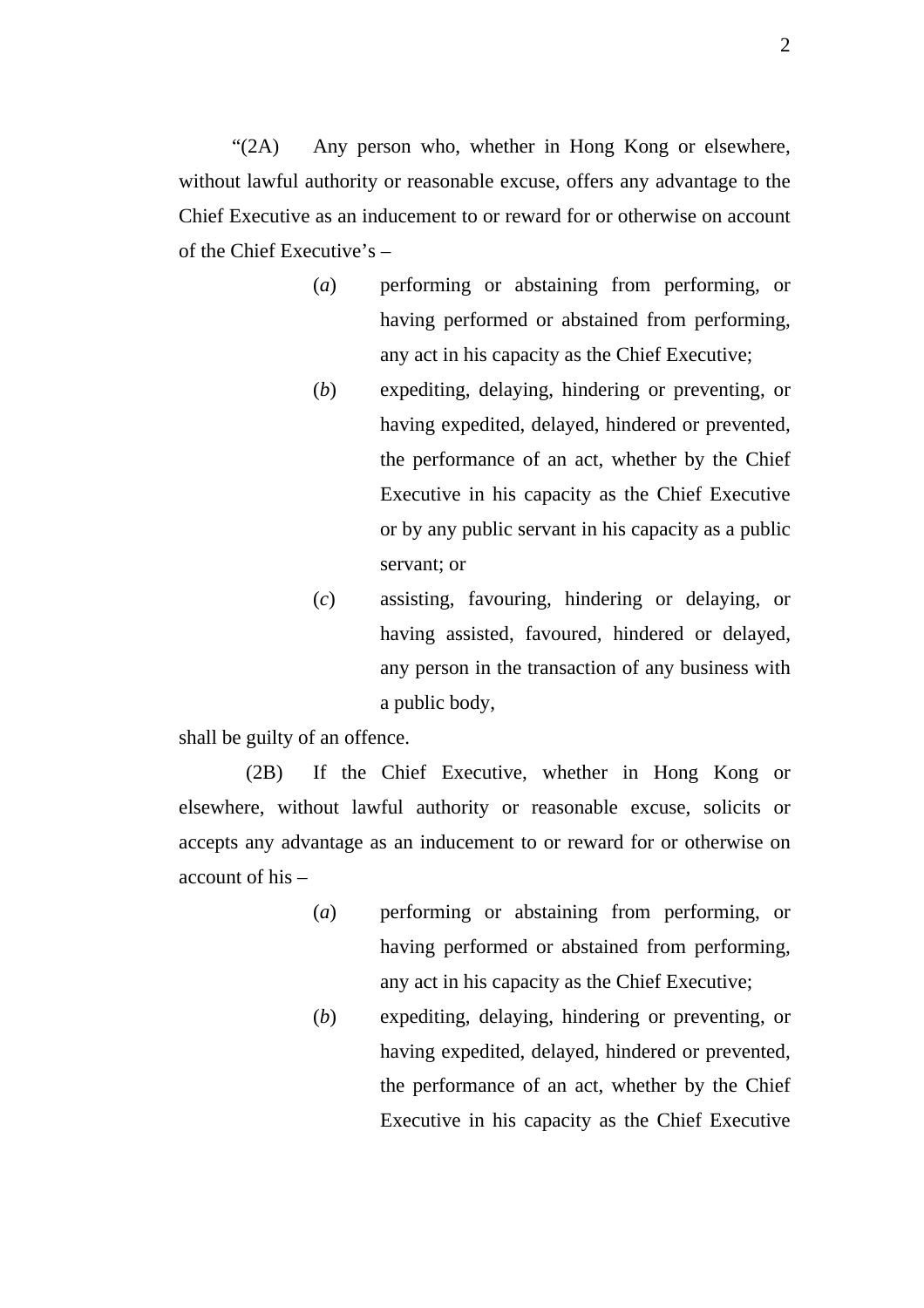or by any public servant in his capacity as a public servant; or

(*c*) assisting, favouring, hindering or delaying, or having assisted, favoured, hindered or delayed, any person in the transaction of any business with a public body,

he shall be guilty of an offence.".

#### **3. Bribery for giving assistance, etc. in regard to contracts**

Section 5 is amended by adding –

"(3) Any person who, without lawful authority or reasonable excuse, offers any advantage to the Chief Executive as an inducement to or reward for or otherwise on account of the Chief Executive's giving assistance or using influence in, or having given assistance or used influence in –

- $(a)$  the promotion, execution or procuring of
	- (i) any contract with a public body for the performance of any work, the providing of any service, the doing of any thing or the supplying of any article, material or substance; or
	- (ii) any subcontract to perform any work, provide any service, do any thing or supply any article, material or substance required to be performed, provided, done or supplied under any contract with a public body; or
	- (*b*) the payment of the price, consideration or other moneys stipulated or otherwise provided for in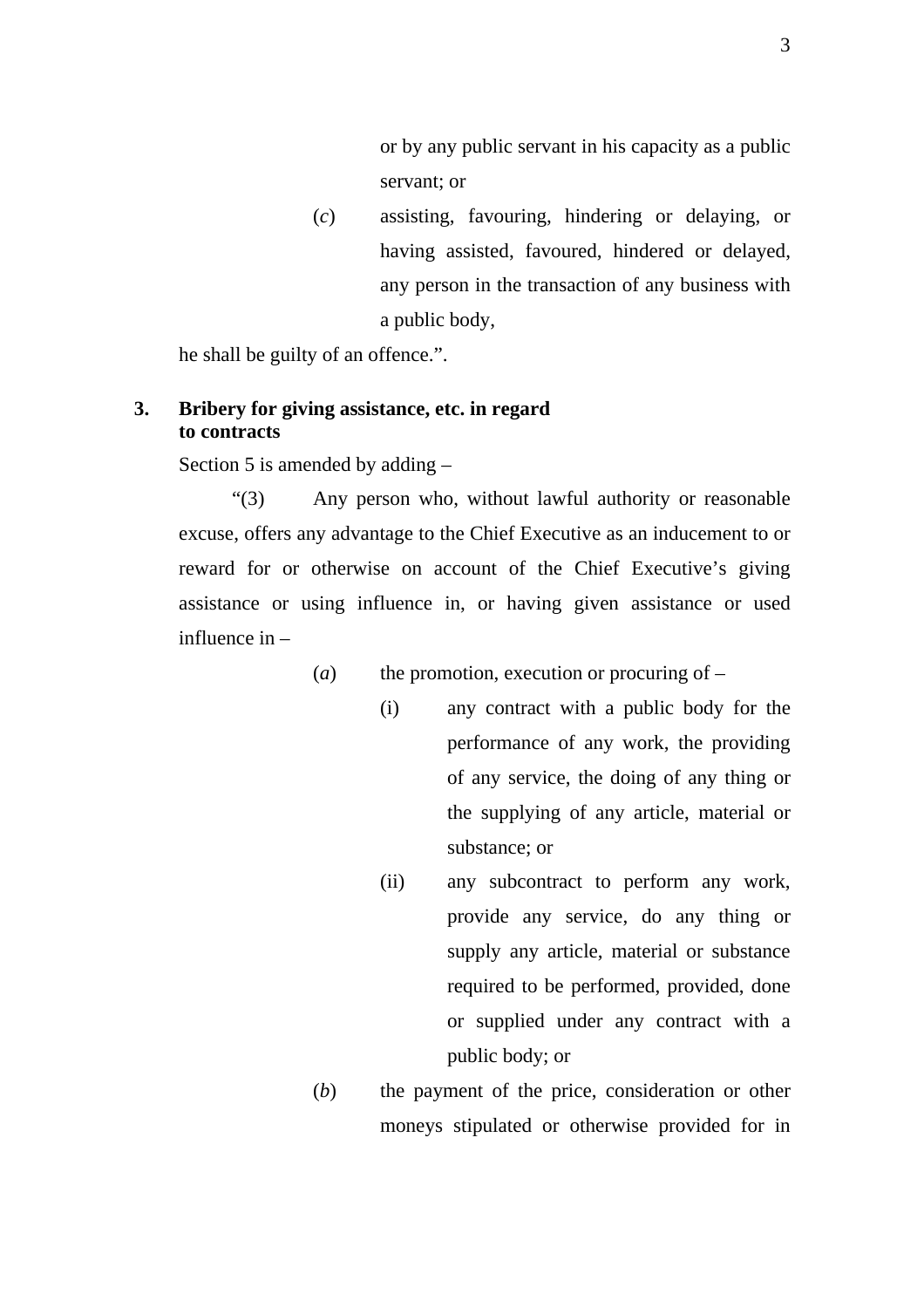any such contract or subcontract as is referred to in paragraph (*a*),

shall be guilty of an offence.

(4) If the Chief Executive, without lawful authority or reasonable excuse, solicits or accepts any advantage as an inducement to or reward for or otherwise on account of his giving assistance or using influence in, or having given assistance or used influence in –

(*a*) the promotion, execution or procuring of; or

(*b*) the payment of the price, consideration or other moneys stipulated or otherwise provided for in,

any such contract or subcontract as is referred to in subsection  $(3)(a)$ , he shall be guilty of an offence.".

#### **4. Possession of unexplained property**

(1) Section 10(1) is amended by adding "the Chief Executive or" after "having been".

(2) Section 10 is amended by adding –

"(1A) If the accused in any proceedings for an offence under subsection (1) is or has been the Chief Executive, the court, in determining whether the accused has given a satisfactory explanation as provided in that subsection, shall take into account assets that he declared to the Chief Justice pursuant to Paragraph 2, Article 47 of the Basic Law.

(1B) The Chief Justice shall disclose to a court information about assets declared to him pursuant to Paragraph 2, Article 47 of the Basic Law if the disclosure is required by an order made by the court for the purposes of subsection (1A).".

#### **5. Section added**

The following is added immediately after section 31 –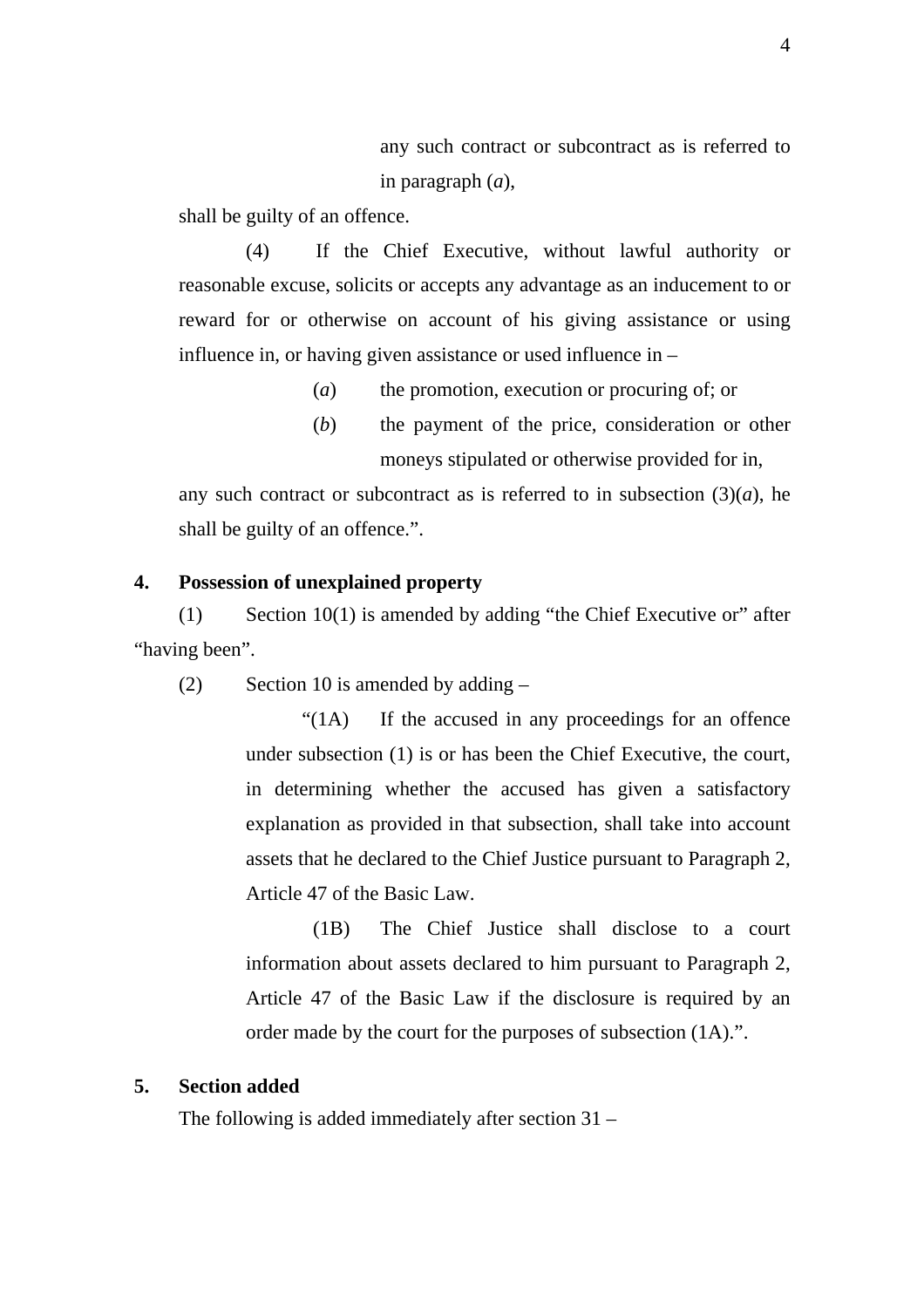### "**31AA. Referral of matter involving offence suspected to have been committed by Chief Executive**

(1) Notwithstanding section 30, where the Commissioner has reason to suspect that the Chief Executive may have committed an offence under this Ordinance, the Commissioner may refer the matter to the Secretary for Justice for him to consider whether to exercise his power under subsection (2).

(2) Notwithstanding section 30, where as a result of a referral made under subsection (1), the Secretary for Justice has reason to suspect that the Chief Executive may have committed an offence under this Ordinance, he may refer the matter to the Legislative Council for it to consider whether to take any action under Article 73(9) of the Basic Law.".

#### **Organized and Serious Crimes Ordinance**

#### **6. Other specified offences**

(1) Schedule 2 to the Organized and Serious Crimes Ordinance (Cap. 455) is amended, in paragraph 9, by adding "and (2A)" after "section 4(1)".

(2) Schedule 2 is amended, in paragraph 9, by adding "or the Chief Executive" after "public servant".

(3) Schedule 2 is amended, in paragraph 9, by adding "and (3)" after "section  $5(1)$ ".

#### **Explanatory Memorandum**

The main object of this Bill is to amend the Prevention of Bribery Ordinance (Cap. 201) ("the Ordinance") to make provision relating to the solicitation and acceptance of advantages by the Chief Executive by extending sections 4, 5 and 10 of the Ordinance to the Chief Executive.

2. Section 4(2) of the Ordinance makes it an offence for a prescribed officer to solicit or accept any advantage as a reward for his performing any act in his